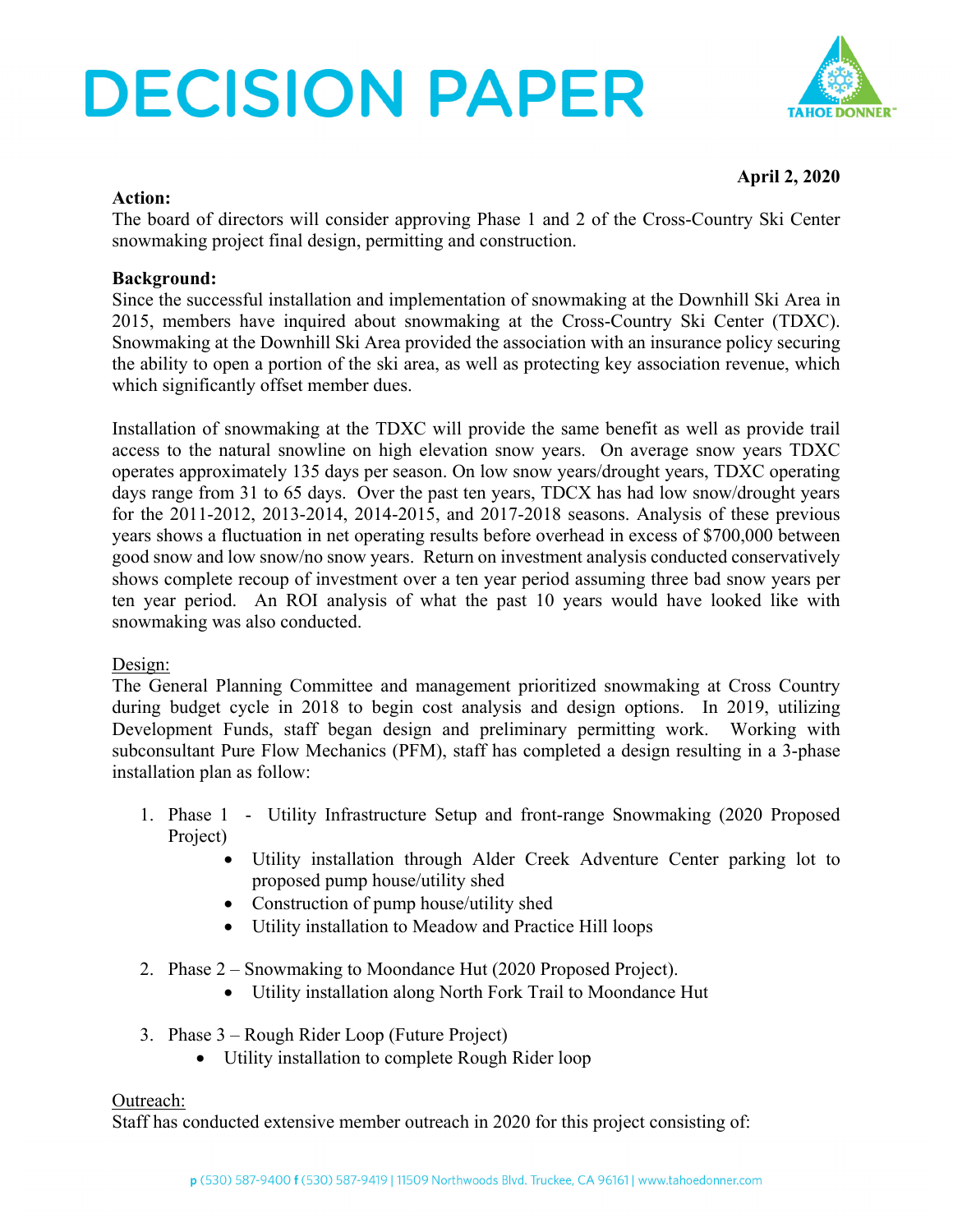# **DECISION PAPER**



- Direct mail notification and request for feedback sent to adjacent homeowners
- Email notification to property owners and membership: Feb. 11 and Feb. 18
- Demonstration and Q+A Session: Feb. 15 7:30 am & 4:30 pm, Feb 22 7:30 am & 4:30 pm
- Snowmaking guns on display: Feb. 14 closing
- Information poster at Alder Creek Adventure Center: beginning Feb. 14 (and updated on Feb. 20) through closing
- Social Media: Instagram story Feb. 15 (demonstration video) and post Feb. 19
- Feature story included in March TD News
- Information portal created on website with 'call for feedback'
- Twentyfive member comments were received with seventeen in favor of, six opposed to snowmaking and two with general questions.
- Likemoji Feed Back 20 Pro snowmaking responses recieved from Feb 15 to March 7
- Included in several Nextdoor threads with dozens of member comments
- Presented project information and update at January, February and March board meetings

## Environmental:

Tahoe Donner Association follows the California Environmental Quality Act (CEQA) Guidelines for all capital projects. Given the project type and design, it is anticipated that discretionary approval will be needed from California Department of Fish and Wildlife (CDFW) as well as Lahontan Regional Water Quality Control Board (RWQCB) and the proposed permitting actions will most likely be covered under a CEOA Categorical Exemption. A Town of Truckee (TOT) Use Permit modification, as well as a grading permit, will be needed for this project. The use permit modification will require planning commission approval. Nevada County will be informed of the project but it is anticipated that the Town of Truckee will take jurisdiction and no additional Nevada County permits will be needed.

### Cost:

Preliminary engineering soft costs to date for this project have been approximately \$5,000. Soft costs for final design and permitting are estimated at \$50,000. Construction costs are estimated as follows:

- Phase  $1$  Utility Infrastructure Setup & front-range \$409,141
- Phase 2 Moondance Hut \$351,348
- Phase 3 Rough Rider Current estimate \$155,000

The total project costs including soft costs and construction of all 3 phases is \$970,489. The proposed **2020** capital development fund costs to complete design, permitting, and construction **for Phase 1 and Phase 2 is \$810,489 plus 10% contingency of \$81,049 for a total of \$891,538.**

### **Options:**

1. Proceed with a design build contract with PFM snowmaking at TDXC for completion of Phase 1 & 2 with a project budget not to exceed \$891,538 which includes a 10% contingency utilizing Development Funds. Complete construction by fall of 2021 with the possibility of early completion of fall 2020 if permits are secured.